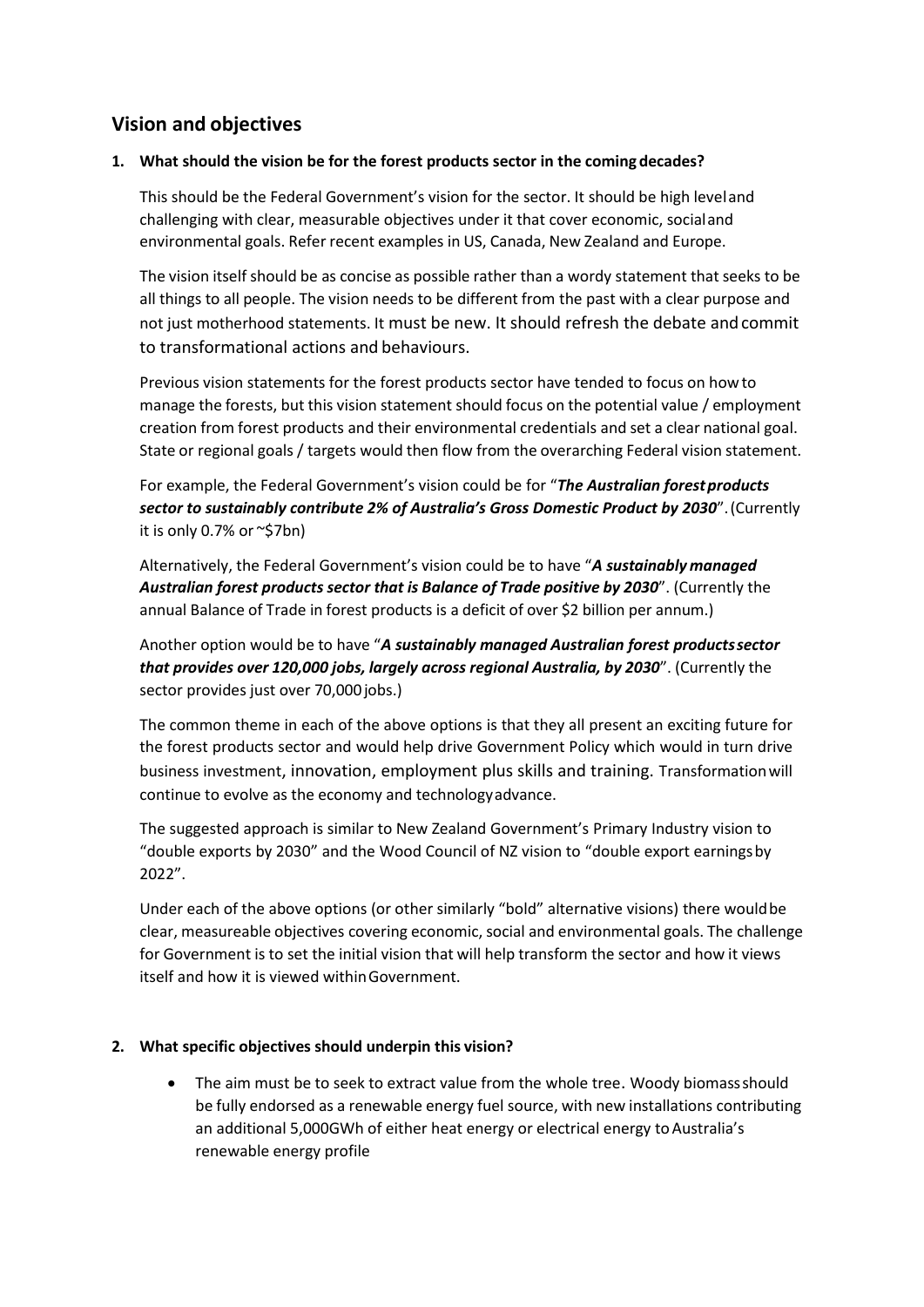- There should be a priority and a focus on developing new products and markets, (say 10 commercialised new products within the next 10 years) generating an additional \$Bn per annum in economic activity from new innovations and newmarkets
- There should be an objective of increasing the volume of Local EngineeredWood Products to 2 million m3 pa. This would transform the construction industry building methods through the availability and promotion of new timber products forboth detached housing and urban medium density apartment style and publicbuildings
- Platform bio chemical production should generate \$1bn in new economic activity. Niche bio chemical production is a transformational technology which should be prioritised under the Government's new vision and targeted for global export markets. Lower volume, higher value product's is where Australia can best compete and locallyadd value to forestry activities
- Australia should be a net exporter of forest products
- Government's priorities need to emphasise local value adding not unprocessed export of fibre resources
- Forest and Forest Products employment should increase by 50,000 FTE jobs, largely in regional areas
- There should be a collaborative partnership between Government, Industry (including end users such as the construction sector) and Research Institutes which is fullyaligned behind a national transformation framework that is regionally focussed and has majority community and consumer endorsement (ie. market demand side "pull" to determine research priorities)
- Traditional forest products manufacturing should be encouraged to reinvested where necessary to be globally competitive and sustainable
- Government's public policy should support "sustainable working forests" ratherthan unmanaged, "locked up", at risk, degrading forests (ie. Unprotected in the event of fire)
- Plantation and native forest estates should be managed sustainably andrecognised globally for their biodiversity and growing (ie.locked in) carbon stocks whilst producing the required sustained yields for timber, fibre and energy for the nation'sexpanding forest products industries

#### **Issue 1: Market trends and pressures**

**3. What forest products does Australia have a local and/or international competitive advantage in producing?**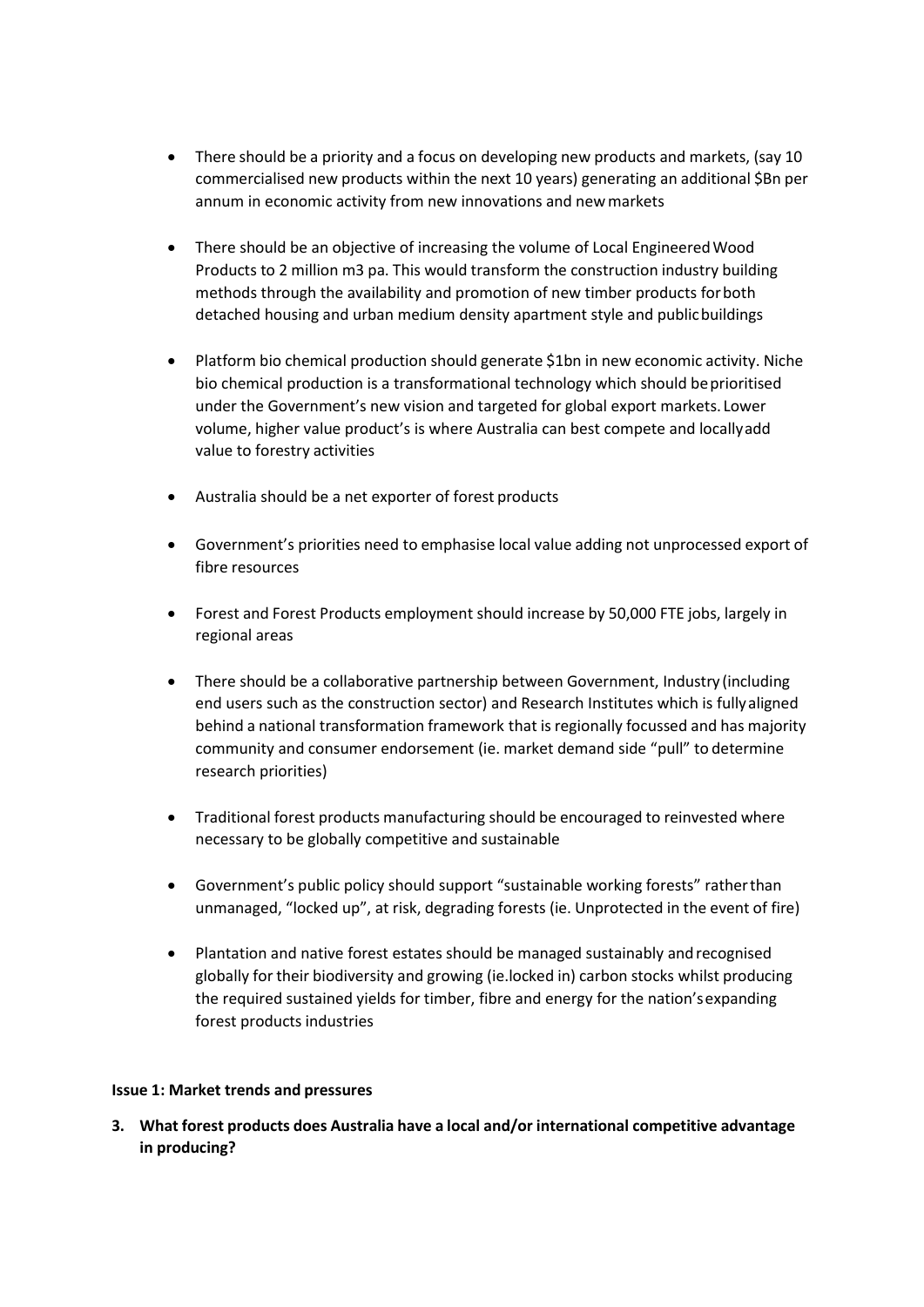- Australia can be competitive across a number of areas but Government policy needs to allow and encourage industry to use the whole resource from approved areas ina productive way
- Primary sawn timber is the cornerstone of a vibrant forest products industry. Without this most other sectors could not obtain the resource / residues they require atan economic price
- Manufacturing efficiency investments and globally competitive energy, transport and infrastructure are the key for globally competitive domestic production of paper and other products
- There are significant opportunities to increase wood supply from private property. There is a large native forest estate on private property that is currently not being utilised. There is major potential for farm land (in conjunction with agriculture pursuits) to be available for the expansion of the plantation estate. Incentives should be developed to encourage commercial trees to be established on farms in conjunction withoverall agricultural objectives

### **4. What is the potential demand for forest products in the comingdecades?**

- While some forest products have declined in total value over recent years others have grown and there are significant opportunities to expand into a whole raft of new areas including making better use of all material currently harvested (eg biomassbased opportunities, stranded timber etc)
- Engineered wood products have the potential to grow strongly from the current low base
- Global markets are rapidly developing for biofuels and bio chemicals
- The forest products sector needs to communicate more with end users, such as the construction industry, to ensure we meet their changing requirements

### **5. How can Australia best position itself for this demand, both nationally and internationally?**

- As suggested under Question 1, the Federal Government needs to set aforward thinking vision that paints an exciting future for the forest products sector. This will help drive Government Policy which in turn will drive businessinvestment, innovation, employment etc.
- Government and the forest products sector must proactively communicate this vision to the community and seek their endorsement. Australia cannot afford to be stuck in the environmental / political battles of the past. All past protagonists (including ENGOs) need to move on rather than seek to address old scores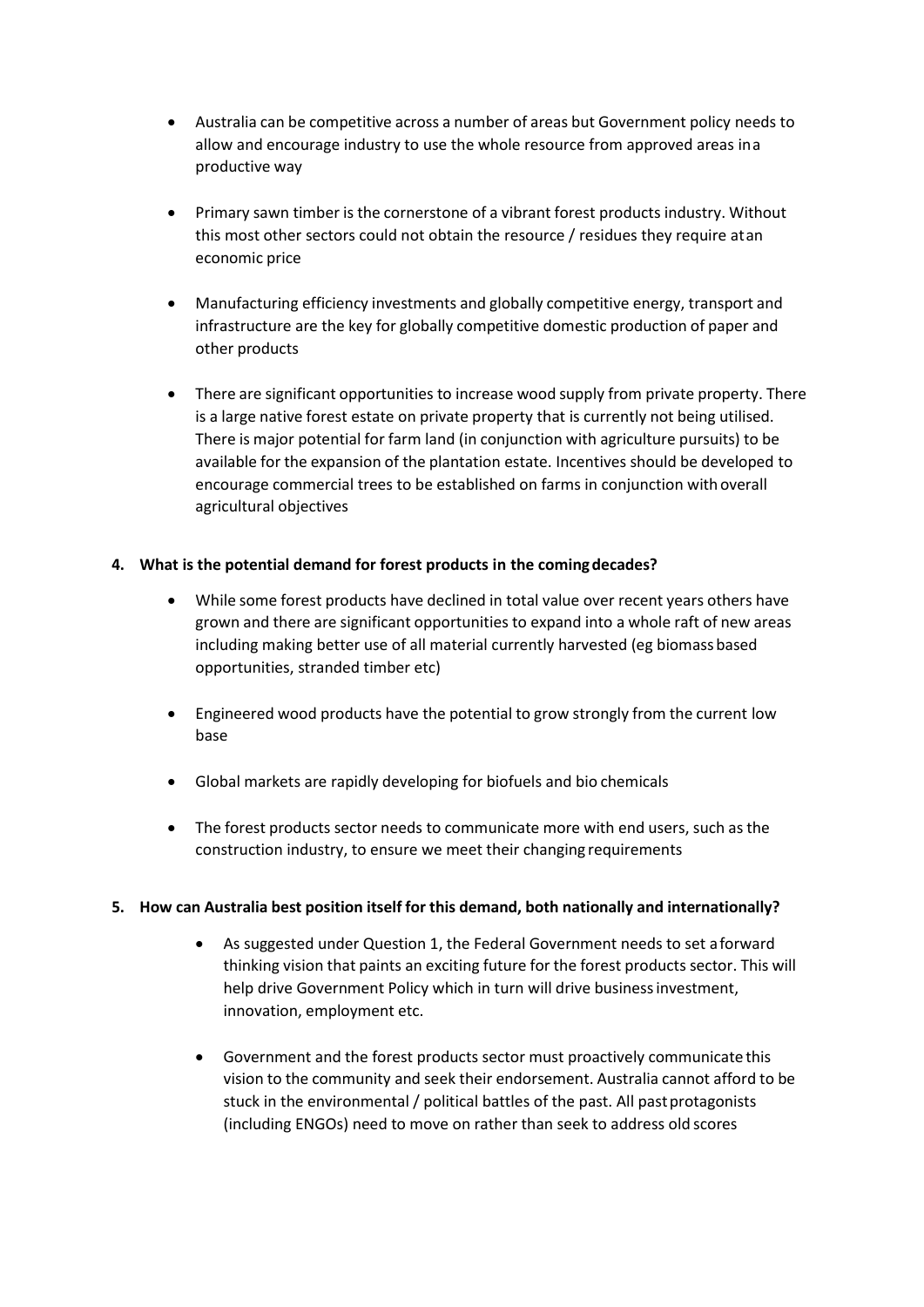We must adopt best practice in all that we do and meet the highest environmental and sustainability standards. Having done so then industry should be able to use all available materials from approved forest or plantation areas, including biomass from approved native forest operations

### **6. What are the other drivers or disruptions that will potentially affectsupply and/or demand?**

- Domestic and global economic conditions and market changes
- Exchange rates
- Policies adopted by other countries
- Environmental based policies and changing rules (eg. carbon pricing , RETetc)
- Inadequate measures to protect local industry from unfair competition, ie Antidumping arrangements

#### **Issue 2: Emerging uses and markets**

#### **7. Which emerging forest products have the greatest potential for Australia?**

- Renewable energy from biomass, including recognition for thermal energy
- Engineered wood
- Niche bio materials, chars and activated carbon
- Platform bio chemicals
- **8. What are some of the barriers to the development and/or uptake of these emergingforest products in Australia?**
	- Past lack of support for forestry as a vital primary industry including lack of confidence to invest due to a history of changing rules and divisive wedge politics
	- Unbalanced perspectives from some minority interest groups who are highly skilledin dragging out the approvals process thereby adding significant costs and risk to industry
	- Emotional/ideological debate rather than factual/balanced consideration of overall community benefits
	- Lack of access to capital
	- Government support is often targeted at "small to medium sized" enterprisesmeaning that large companies/major projects do not meet Government programguidelines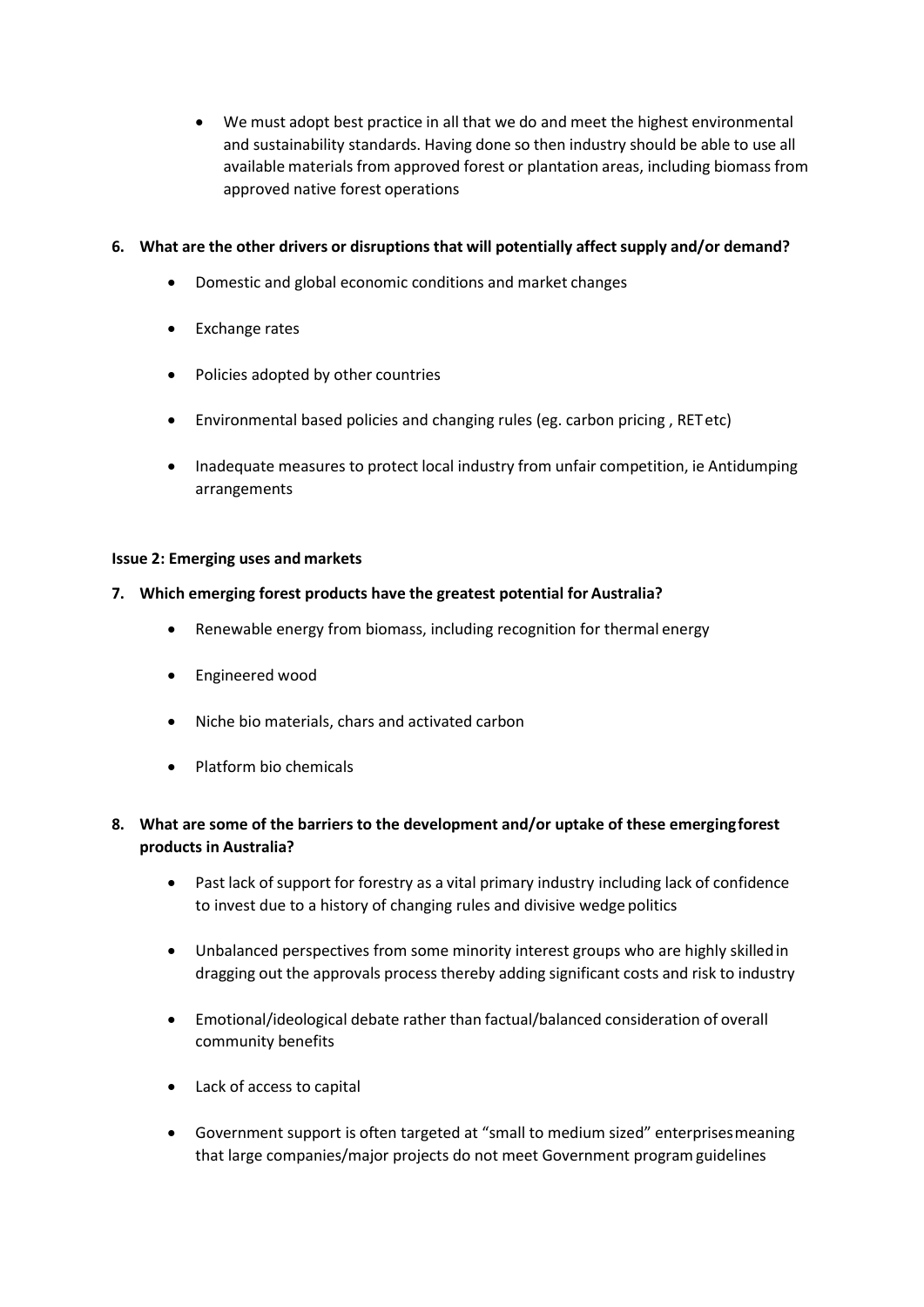- Government programs are also sometimes targeted at highly speculative projects rather than encouraging the adoption of "new to Australia" technology. A balance needs tobe achieved across both areas
- It would greatly assist if there was a new, specifically targeted Government funding scheme available to help drive the new vision for the forest productssector

### **9. What opportunities exist to better utilise wood resources?**

- We would support the development of a national framework which identifies and coordinates regional specific opportunities
- As noted under Question 5, industry should be able to use all available materials from approved forest or plantation areas, including biomass from approved native forest operations
- Recognition of biomass as a truly renewable resource would clear the way for its inclusion under the RET

#### **Issue 3: Forest resources**

# **10. What is required to ensure the plantation estate is able to meet future demand for forest products?**

- A clear Government vision and appropriate policy settings and support willencourage investment/expansion in plantations in regions where there is a demand for wood from the local processing facilities
- Investors require certainty that they will be able to achieve an appropriate return on their investment. This can become problematic if Government support for end users ofthe resource is unclear or if only part of the material harvested is able to beused
- Impediments for investment should be removed and further options considered to stimulate new investment
- Financial resources from Government and industry must be maintained/enhanced to assist in protecting the current plantation estate from risks such as fire and bio-security
- Government support is required for R&D to help improve the productivity of existing and future forests and plantations and also to foster the development of other end uses and improve the overall utilisation of the resource

# **11. What is required to ensure the native forest estate is able to meet future demand for forest products?**

Resource security/ long term access to the resource is essential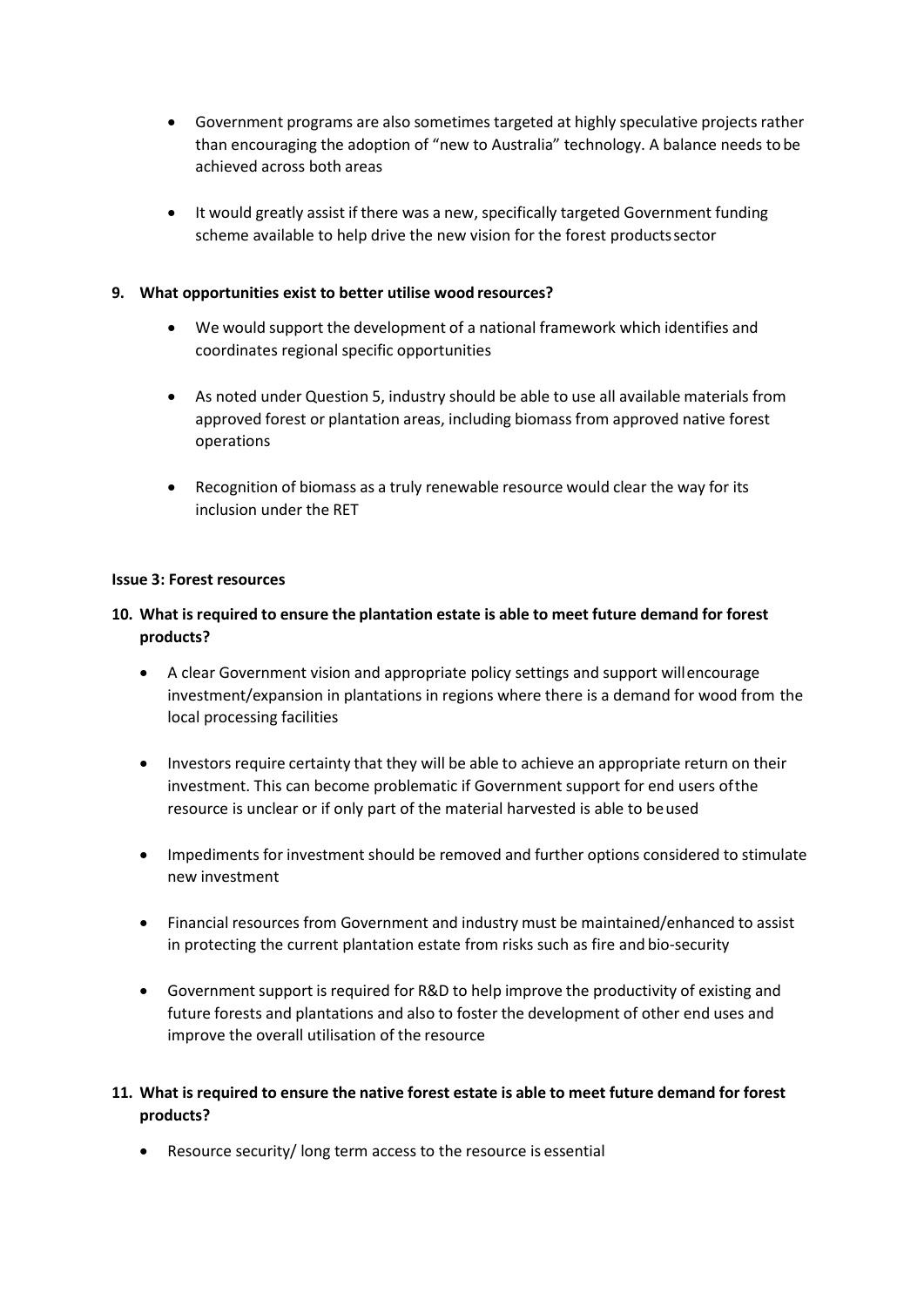- Native forest certification is needed to meet community and customer expectations
- Government must ensure a sensible balance between production (economic) and conservation objectives
- Funds need to be provided by Government to ensure that areasset aside for conservation are still "managed" in order to reduce the risk of fire or otherthreats
- The full utilisation of all material from approved forests is essential and should be supported by Government, eg. Biomass as fuel

# **12. What opportunities are there to increase wood supply from farm forestry, private native forestry and Indigenous owned and managed lands?**

 As stated under Question 3, there are significant opportunities to increase wood supply from private property. There is a large native forest estate on private property that is currently not being utilised. There is major potential for farm land (in conjunction with agriculture pursuits) to be available for the expansion of the plantation estate. Incentives shouldbe developed to encourage commercial trees to be established on farms in conjunctionwith overall agricultural objectives

#### **Issue 4: Innovation, research and development**

- **13. What are the future research and development needs for Australia's forest productssector, and which of these needs are specific to strengths and opportunities in the Australian context?**
	- Research needs to be based upon market demand and commercial outcomes, not "research for research sake"
	- Research needs to be aligned to nationally agreed frameworks and priorities
	- Industry needs to play a more active role in communicating its priorities and helping to fund research. There needs to be more collaboration between industry and researchbodies
- **14. What are the current inhibitors to private sector investment in research, development and extension and what role, if any, does the Australian Government potentially havein addressing these?**
	- There is significant commercialisation risk for industry even at the best of times. This is made more difficult during tough economic conditions when all expenditure is subject to close scrutiny
	- Government policy and incentives can play a pivotal role in encouraging industry to invest in research as it helps share the load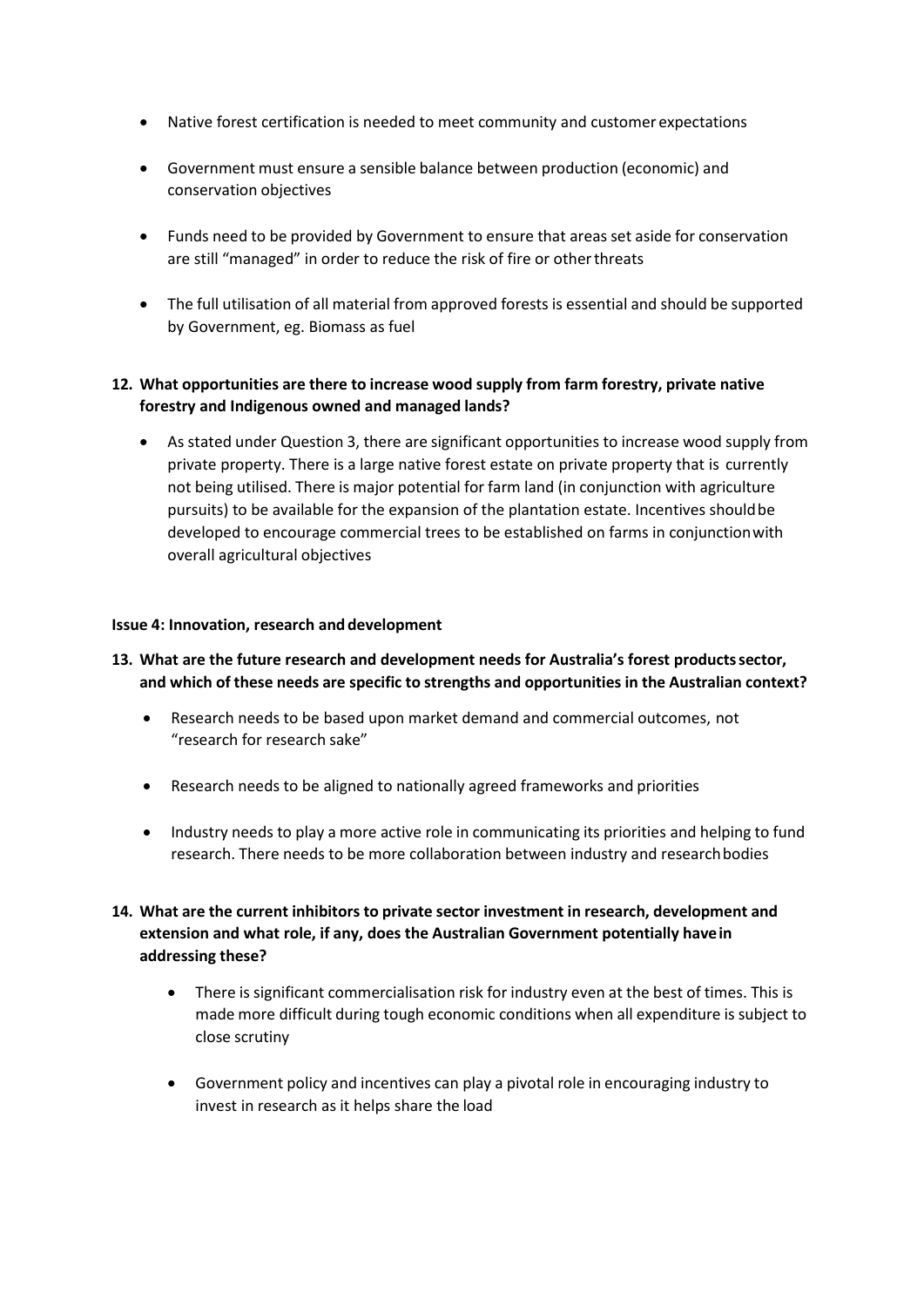## **15. How can the framework for coordinating Australian forestry research and development be strengthened?**

 There needs to be a shared vision and strong alignment across industry sectors. Industry has previously sought the establishment of a national plan supported by Government funding. Refer further detail in the submission by the Australian Forest Products Association

#### **Issue 5: Consumer and community engagement**

### **16. How can domestic and international consumers be better engaged on the environmental, economic and social credentials of Australian forest products?**

- Government and industry both have a responsibility to factually explain and promote the forest products sector and its best practice performance and adherenceto international standards
- Activities to better engage with overseas customers could include Government visits direct to major customers
- The credentials of the forest products sector will be enhanced by regularreporting against the Government's overarching vision for the sector and the key social, economic and environmental objectives

#### 17. **How important are consumer awareness programs to the future prosperity of the sector?**

- Consumer awareness programs are essential to ensure that industry's position is understood in a balanced way. These programs must be factually based and seek to address possible issues of concern to consumers
- $\bullet$  Key messages might include the following
	- o At all consumer product levels, wood fibre it is a renewable alternative to fossil fuel and exhaustible construction materials such as steel and concrete
	- o Timber products require a low energy footprint to manufacture
	- o Forests sequester CO2 and timber either stores carbon or is emission neutral when used as an energy fuel source (most often directly replacing fossilfuel alternatives)

# **18. Can forest certification be better leveraged to achieve stronger demand and better prices for Australian forest products and, if so, how?**

 The benefit of certification depends very much on the end user. In manysituations certification is "just a ticket to the game". It enables business to participate inthe market, but does not ensure a sale or any price premium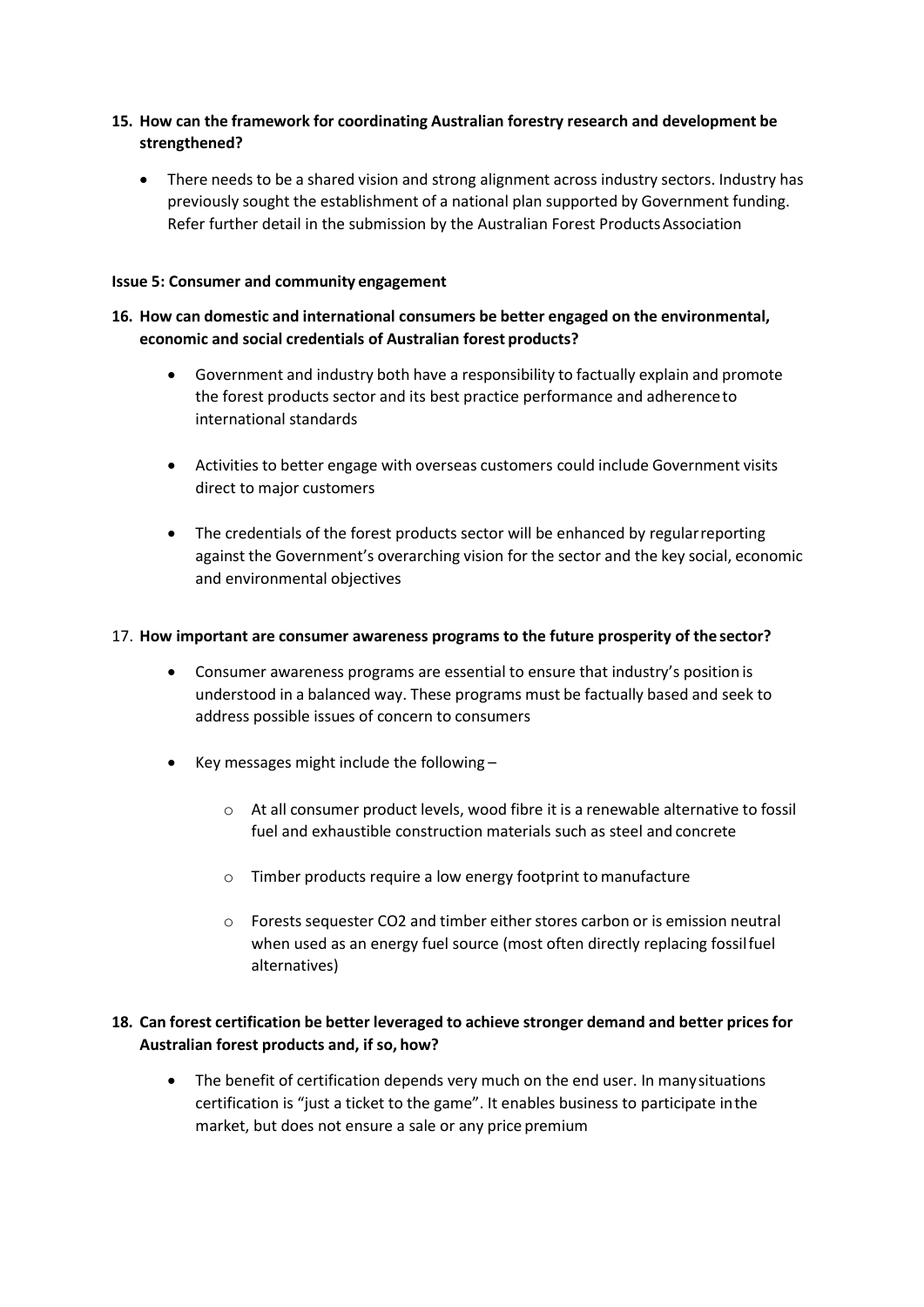- As noted in the Issues Paper, certification is not well understood or supported by most consumers in their purchasing decisions
- Certification should not be used unfairly by minority interest groups
- Perhaps certification bodies should be subject to greater government oversight and those seeking certification should have access to an independent appealsprocess

#### **Issue 6: Strengthened regional approaches**

# **19. How could forestry hubs better utilise resources and promote greater efficiencies and innovation?**

- Forestry hubs and forest manufacturing hubs are positive suggestions. As noted inthe Issues Paper, the hub approach would require a plan for each region based on a detailed understanding of the region's forest industry including future supply forecasts, processing facilities, markets and infrastructure
- We would support the formation of forestry hubs and Forest manufacturing hubs as an important regional / State activity under the national vision
- Infrastructure support is essential in transporting material from forestry hubs to processing facilities and also between these facilities and domestic and international customers

# **20. What have been the barriers to the establishment and efficient operation of forestry hubs to date, and what might be the role of the Australian Government in addressingthese?**

 Individual companies have perhaps been focussed on their own operations ratherthan looking for broad industry synergies. This initiative would be best be fostered at a regional or State Government level but consistent with the overall Federal Government vision

### **21. If additional forestry hubs are to be established, where would they best belocated?**

- We do not have any suggestions for new forestry hubs other than they need to be within an economic distance of relevant processing facilities
- Likewise, forest manufacturing hubs need to be close to the forest resource. In our case this would mean the Derwent Valley in Tasmania and at Albury in NSW

#### **Issue 7: Infrastructure**

# **22. What infrastructure will be required to respond to future demand for Australian forest products?**

 As noted in the Issues Paper, the costs of access to and availability of infrastructureare significant influences on the sector's viability. In particular we would highlight thesignificant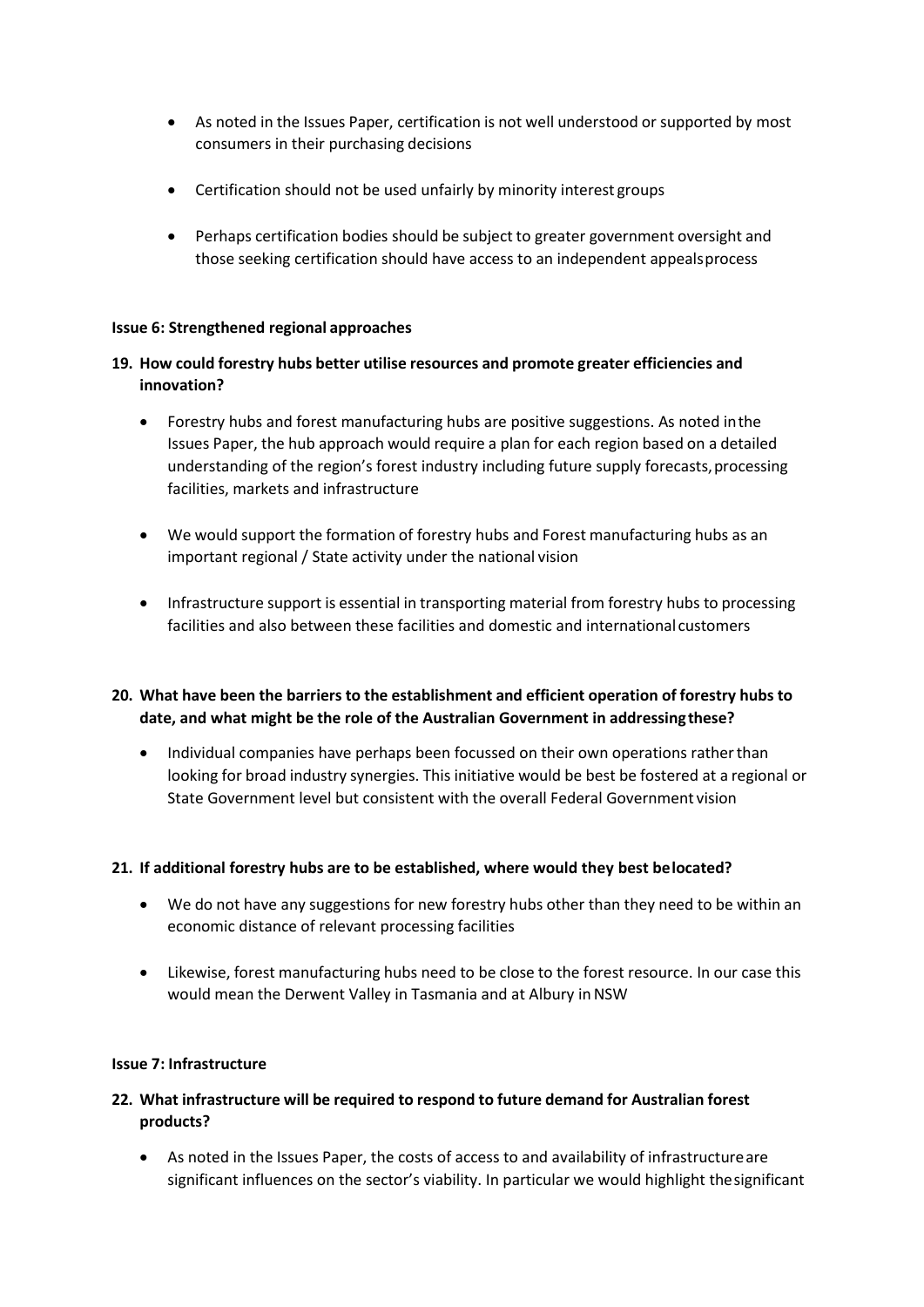cost of delivering wood from the forest (in our case plantations) to the mill and then the cost of delivering finished product from the mill to domestic and overseas customers

- Freight costs are a significant issue for both of our Australian paper mills, which are located at Albury NSW and Boyer in Southern Tasmania
- We would congratulate the Federal Government for its recent decision to extendthe Tasmanian Freight Equalisation Scheme to include goods transhipped through the Port of Melbourne destined for export and for their efforts to address the high cost of coastal shipping. We note with concern however suggestions that the Port of Melbourne is seeking cost increases on stevedores in the order of 700%. If such increases were applied it would seriously impact on all shippers from Tasmania including those involved in the forest products sector. Such action would seriously erode industry confidence and increase risk

# **23. What can be done to ensure better recognition and understanding of thesector's infrastructure needs?**

 All spheres of Government (Federal, State and Local) need to proactively consult with industry and forest growers to better understand our infrastructure needs.Likewise industry and forest growers need to clearly communicate any issues and concerns to Government

#### **Issue 8: Industry skills and training**

- **24. What are the skills and training needs of the sector over the coming decades, and whereare the current gaps?**
	- A critical issue for the forest products sector, as identified in the Issues Paper, is to attract and retain high calibre candidates. One of the key drivers for seeking a clear Government vision for the forest products sector is to show that the sector does have a strong future. A strong Government vision supported by appropriate Government policies will go a long way towards invigorating the sector
	- We need to remove the "grey clouds" that unfairly hang over the environmental credentials of the forest products sector. As noted under Question 16, the credentials of the forest products sector will be enhanced by regular reporting against the Government'soverarching vision for the sector and the key social, economic and environmental objectives
	- An invigorated and publicly supported forest products sector will attract good people and have the critical mass to encourage good training programs
- **25. Are Vocational Education and Training and university training providers well-positioned to meet the future skills and training needs of the sector?**